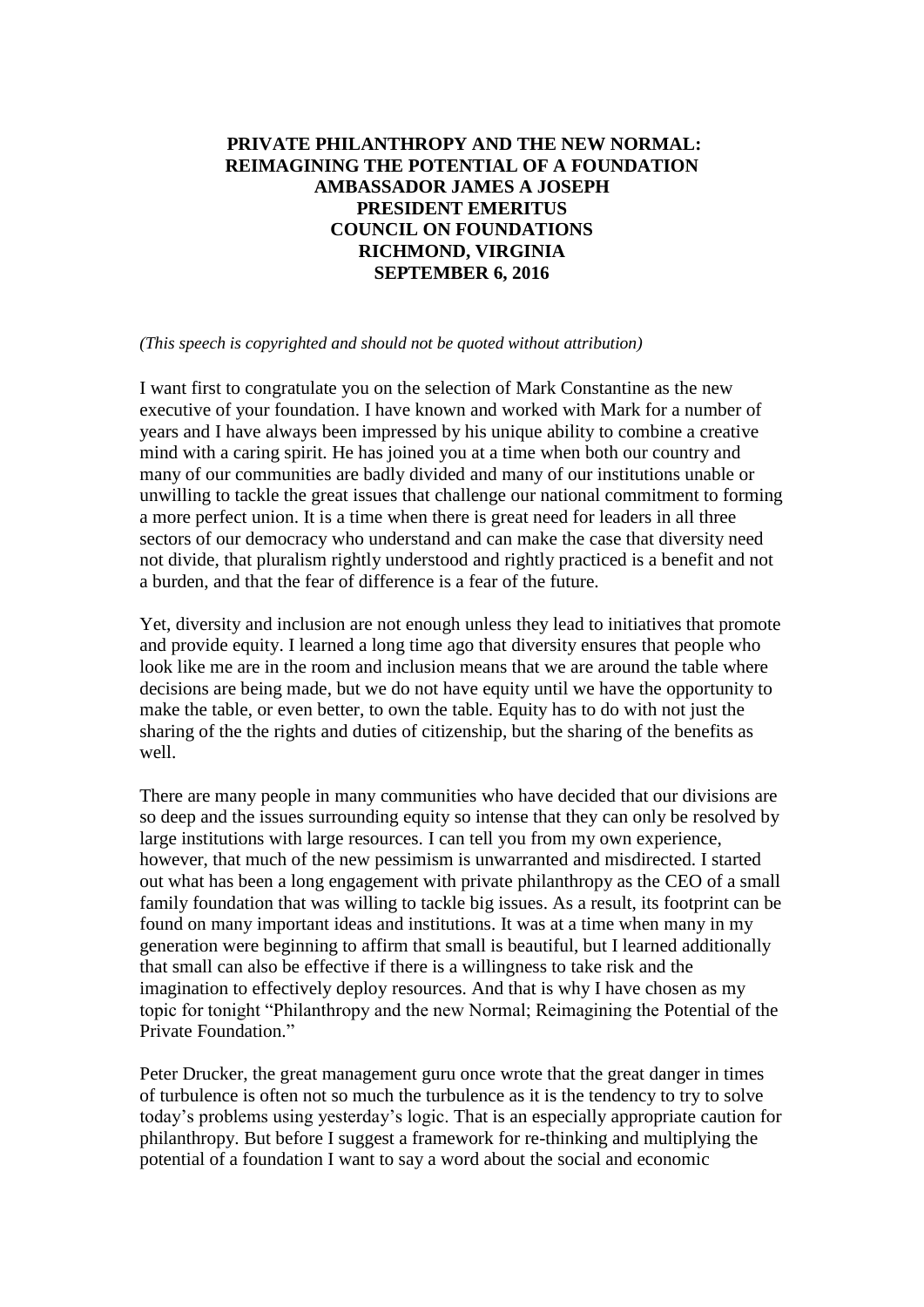landscape that now shapes the environment in which private philanthropy seeks to provide a public benefit.

We are meeting at a time in which the fabric of public life is being torn apart by passions that seem to be almost out of control. One of the worse mistakes we could make would be to misunderstand what divides us and to offer an inappropriate diagnosis of the pathologies that disturb us. I am increasingly persuaded that among the emotions on display there are three, anxiety, alienation and adversity, that can be addressed rationally and with less rancor. But we will need first to recognize the distinctiveness of each in order to develop strategies to respond to the cause of each.

Think first of the anxiety so many people feel. There have been moments of great anxiety before. The period after 9/11 was such a moment and the period after the assassinations of Martin Luther King and John F. Kennedy was such a moment. But psychologists have called the present moment a period of free-floating anxiety in which the anxiety we feel is not the result of one event, but a confluence of events. It runs the gamut from anxiety about the lingering effects of the economic free fall we faced a few years ago to anxiety about what violence and the threat of violence are doing to our soul as a people; from anxiety about a new meanness in public life to anxiety about the increasing tendency to use the public square to deny or denounce the very idea of a public good. Many people have become so anxious that they are anxious about the fact they are anxious.

Occasionally, there are those moments when our spirits are uplifted and the dream of a more perfect union seems within our reach. Those are the moments when we remember Martin Luther King's admonition to respect the humanity of the adversary; when we romanticize Nelson Mandela's call for forgiveness and reconciliation; and when we revel in what President Obama called amazing grace, the spirit we saw in South Carolina when a horrendous act of violence hoping to cause a race war had the opposite effect.

But while public acts of forgiveness and grace may be seductive, empowering the victim of violence and disarming the perpetrator, they are rather limited unless they lead to a larger social transformation that involves individual, political and economic change. And that is why Desmond Tutu and others in South Africa who surprised the world with their willingness to forgive now speak of the fundamental deficit in their democracy as the failure to develop a path for economic reconciliation.

So if the first element of the emotion we see and feel is anxiety, the second is alienation, with far too many people of color feeling disconnected, disrespected and disregarded. One of the ironies of our time is that the more interdependent we become the more people are turning inward to smaller communities of meaning and memory. Some observers see this as reason for despair, but it may be that coming together to affirm their history and heritage may be the first stage in the search for common ground. It may be that this is an opportunity to build and rebuild new forms of community where cohesion comes not from a shared place but a shared sense of belonging.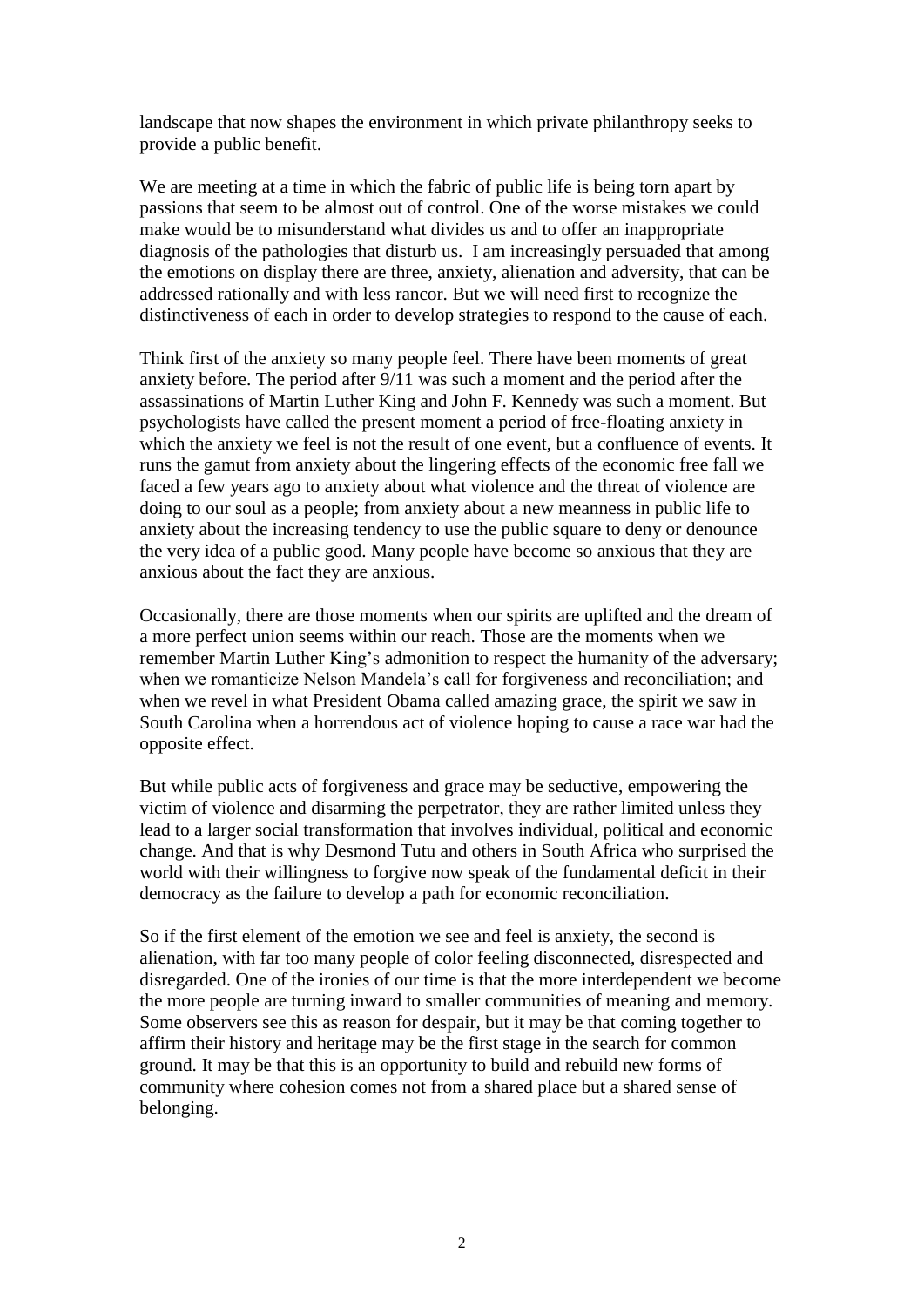As I travel around the world, I hear more and more people saying that until there is respect for their primary community of history and heritage they will find it difficult to fully embrace the larger community in which they are being asked to function.

However, it is not just the alienation of population groups from each other that constitutes the new normal. It is also the alienation from our own past. I learned over the years that enduring reconciliation is not possible without eliminating historical illusions, dismantling deceptions and coming to grips with miss-teachings. The poet William Wadsworth put it best when he wrote that the only thing worse than being untaught is to be mis-taught. I also learned in South Africa how public symbols affect public memory and how they can be used to shape a sense of belonging or alternatively foster a feeling of alienation.

There is much made of the meanness tearing at the fabric of both our community and national life. But the anger we see is often the result of not just anxiety or alienation, but adversity as well. Disaster is also a part of the new normal. Many people in many parts of our country and many parts of our world live with either the consequence of a prior adversity or walk in the shadows in anticipation of a future adversity. Some live in a constant rage about what went wrong in a past disaster. They are the ones more likely to search for scapegoats rather than solutions.

Yet, there have always been leaders like my father in rural Louisiana who liked to say that the soul would have no rainbows, had the eyes no tears. He and the people he served were defiant rather than defeated, resilient rather than resigned, because they looked at adversity and saw not so much the tears as the potential for rainbows.

## *Making a community more of a community*

Anxiety, alienation and adversity are all part of the new normal, so let me shift gears and say a word about the potential of the private foundation in helping to make a community more of a community.

For years, I have been advocating a form of intellectual engagement with philanthropy that looks critically at the macro-organizational model of a foundation as simply a custodian of financial capital deployed through grantmaking. It is now time to take the next step and begin the examination of how a foundation can use not just conventional assets, but the other forms of capital that are so easily overlooked or, at best, underutilized. I have been pleased to see more foundations addressing the longterm disconnect between grantmaking and investment functions. But I am increasingly persuaded that the foundations with the most impact in the future may well be those that integrate into their operating plans, goals and strategies the use of at least five forms of capital at their disposal. After hearing me make this argument, my friends at MDC, the successor to the North Carolina Fund, have started to call this the SMIRF plan, in that it calls for an integrated use of social, moral, intellectual, reputational and, of course, financial capital for making a community more of a community. Let me thus summarize the potential of each of these.

## *Social Capital*

The first is social capital. Robert Putnam popularized this concept and we now use it frequently to refer to the idea of networks, social trust and voluntary cooperation for mutual benefit. Local foundations are ideally suited to broker partnerships that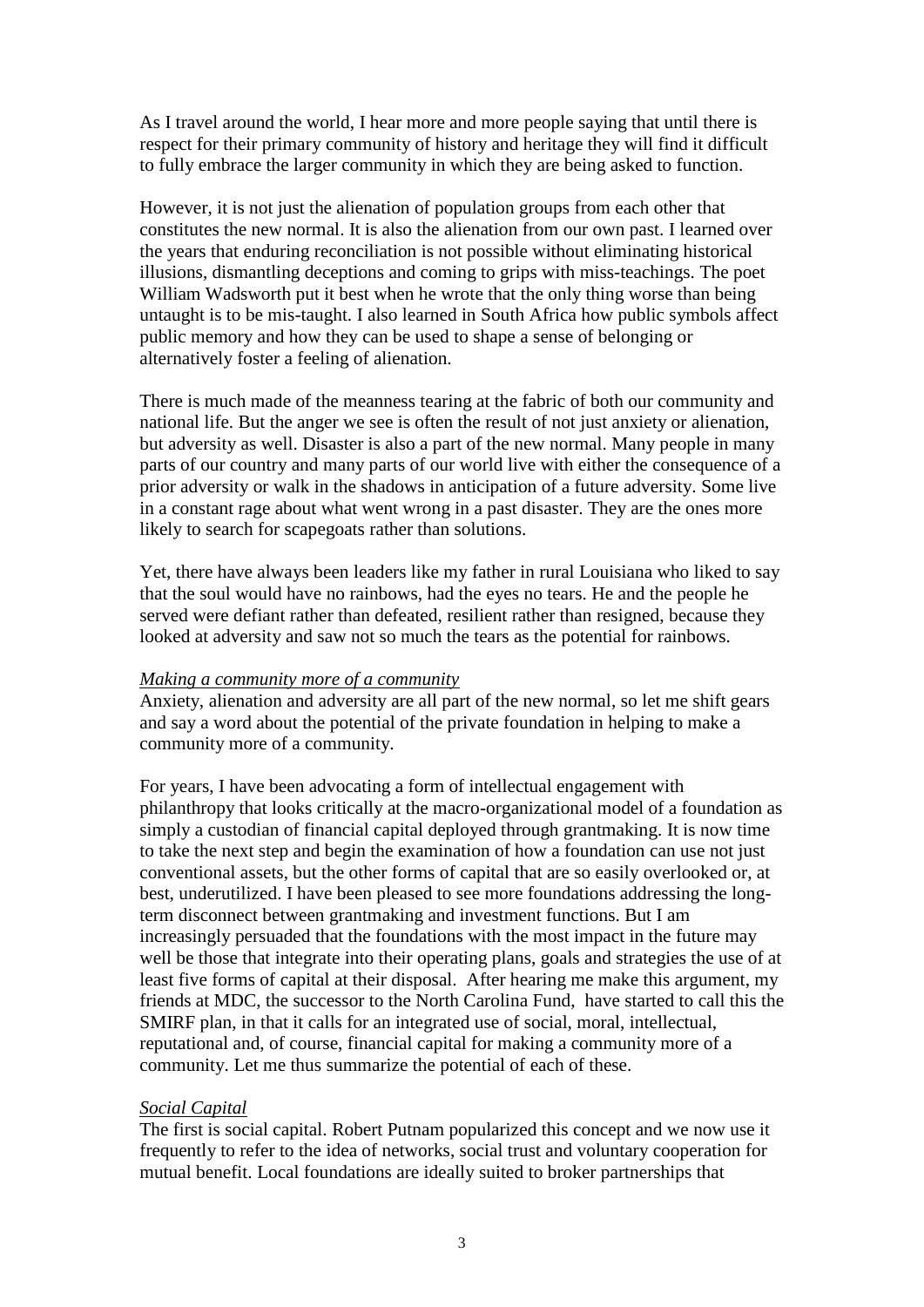enhance the capacity to serve a public good. They can be good partners with national foundations because they bring proximity, local knowledge, and local trust to a collaboration. They are great partners with local governments because they can take risks governments cannot take. They can be good partners with religious institutions because together they often serve as the conscience of civil society.

We can also use social capital to work with the new groups who are enriching our civic culture. Communities throughout the United States have been experiencing a population shift that has brought new neighbors who are fueling the economy and a new middle class of color that provides the potential for a new, but stronger, civic life. They should be embraced as neighbors who have been shaped by their own culture of giving and helping who have the potential to help enlarge the supply side of philanthropy rather than being associated and stereotyped only with the demand side. But before we can fully engage them in a common effort to build and rebuild community, they must be made to feel that they belong, that their traditions are respected and their contributions recognized.

When we talk about equity and overcoming what divides us, we may need to reimagine and redefine what it means to form a more perfect union. Drucker was right about the need for a new logic with a new narrative. The old myth of the melting pot with its emphasis on homogenizing cultural and racial differences to fit our comfort zone does not fully fit today's reality. The concept of community that is most appropriate for today's reality was best expressed by the black mystic, theologian and poet Howard Thurman, who was a mentor to Martin Luther King. Dr. Thurman was fond of saying "I want to be me without making it difficult for you to be you." That's it. Can you imagine how different our world would be if more of us could say "I want to be an American without making it difficult for an African to be an African, an Asian to be an Asian or a Latin American to be a Latin American?"

Can you imagine how different our communities would be if more Christians were able to say "I want to be a Christian without making it difficult for a Jew to be a Jew, a Muslim to be a Muslim or a Buddhist to be a Buddhist?" Can you imagine what a powerful message this would be if we could use our social capital to infuse it into the elevator speech of all those who seek to make a community more of a community?

#### *Moral Capital*

The second asset of a foundation in a local community is moral capital. The private foundation is a custodian of values as well as resources. It is in a great position to help inform, enrich and enlarge the idea of citizenship, the notion that we have obligations to and for each other. We will also need to remind ourselves and our colleagues in philanthropy that while charity is good, justice is better. I like to use the story of the Good Samaritan to make that point. I ask you to imagine that a traveler finds an injured man on the side of the road and stops to provide help, but as he repeats that trip he constantly finds someone injured in the same spot and each time he stops to provide aid. While we applaud him for his charitable spirit, should he not at some point ask who has responsibility for policing the road? His impulse for charity should invariably lead to a more strategic intervention that seeks to eliminate the cause rather than simply ameliorating consequences. Many institutions are good at providing charity, but foundations can often be most effective when promoting justice.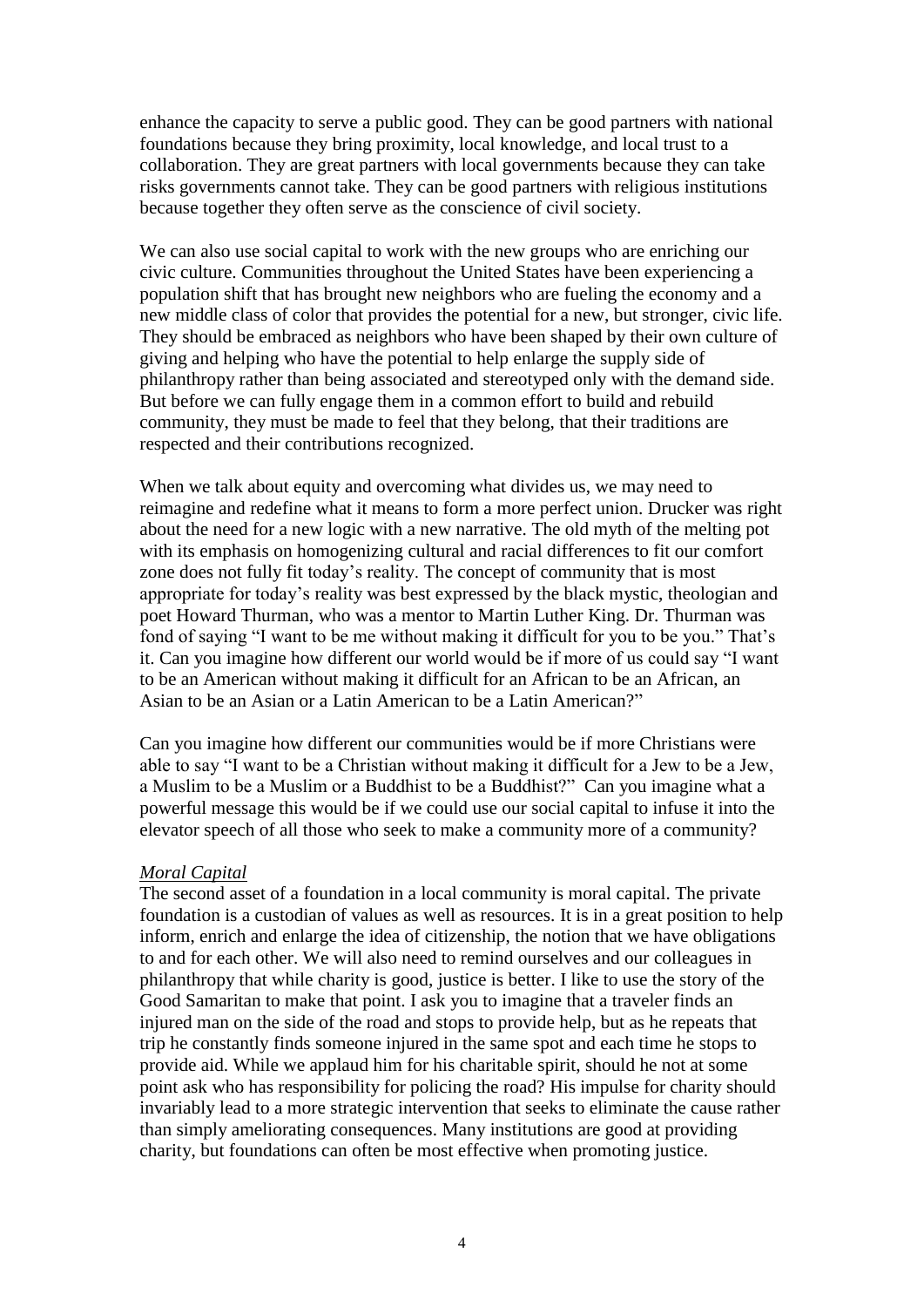While I emphasize the importance of moral capital, we do not necessarily need moral language to achieve moral ends. Nowhere is this more obvious than in how we address issues of equity and inclusion. The authors of the book *The Spirit Level*  documented how more equal societies almost always do better than less equal societies.

In other words, there is now empirical evidence from comparative national research that inequality is socially corrosive, that it damages social relationships, and that measures of trust and social cohesion are higher and violence is lower in more equal societies. That is the message we must convey as we remind our fellow citizens of our obligations to each other. We have an opportunity to change the narrative from simply a moral imperative to enlightened self-interest. I learned a long time ago that the language of morality can sometimes be a deterrent to achieving moral ends. Enlightened self-interest sells in many instances where public interest does not.

## *Intellectual Capital*

Another asset of a local foundation that is often underutilized is its intellectual capital. Private foundations can help civic activist in a community ground their passion into persuasive evidence by providing not just networks but knowledge. I found through my work as chair of the Louisiana Disaster Recovery Foundation, established by Governor Blanco in the aftermath of Katrina, that one of the most important assets we provided was intellectual capital that strengthened the capacity of those formerly marginalized to participate in deliberations about their future.

A foundation can support studies and provide objective data that can inform and rich the public discourse without identifying with partisan political advocacy or promoting partisan political action. At the Heron Foundation on whose board I sit, we take the potential impact of intellectual capital so seriously that we now have a Vice President for Knowledge and Influence. We are not a very large foundation, but we see this as an area in which we can have great influence.

Using a foundation's intellectual capital effectively can also apply to the development of wise and effective public policy. But we will need to shed our inherited fear of public life, especially the idea that we must restrict our presence to promoting and facilitating charity rather than engaging in philanthropy that informs or enriches public policy.

## *Reputational capital*

A fourth asset of a local foundation planning and acting strategically is a form of capital we rarely think about and is one of the most overlooked and underutilized. It is what Robert Putnam has called reputational capital. Like conventional capital for conventional borrowers, a local foundation can use its reputational capital as a kind of collateral for those whose formal credentials under state their potential and reliability. An endorsement through a grant, a loan, technical assistance or even high level partnerships is especially helpful to groups that are often marginalized because of the past of those who lead them and the pathologies of those who are served by them.

Their leaders may be most effective in working with high school drop-outs, former drug addicts and the formerly incarcerated precisely because they were once victims of the same predicament; and because they greatly value their support from a